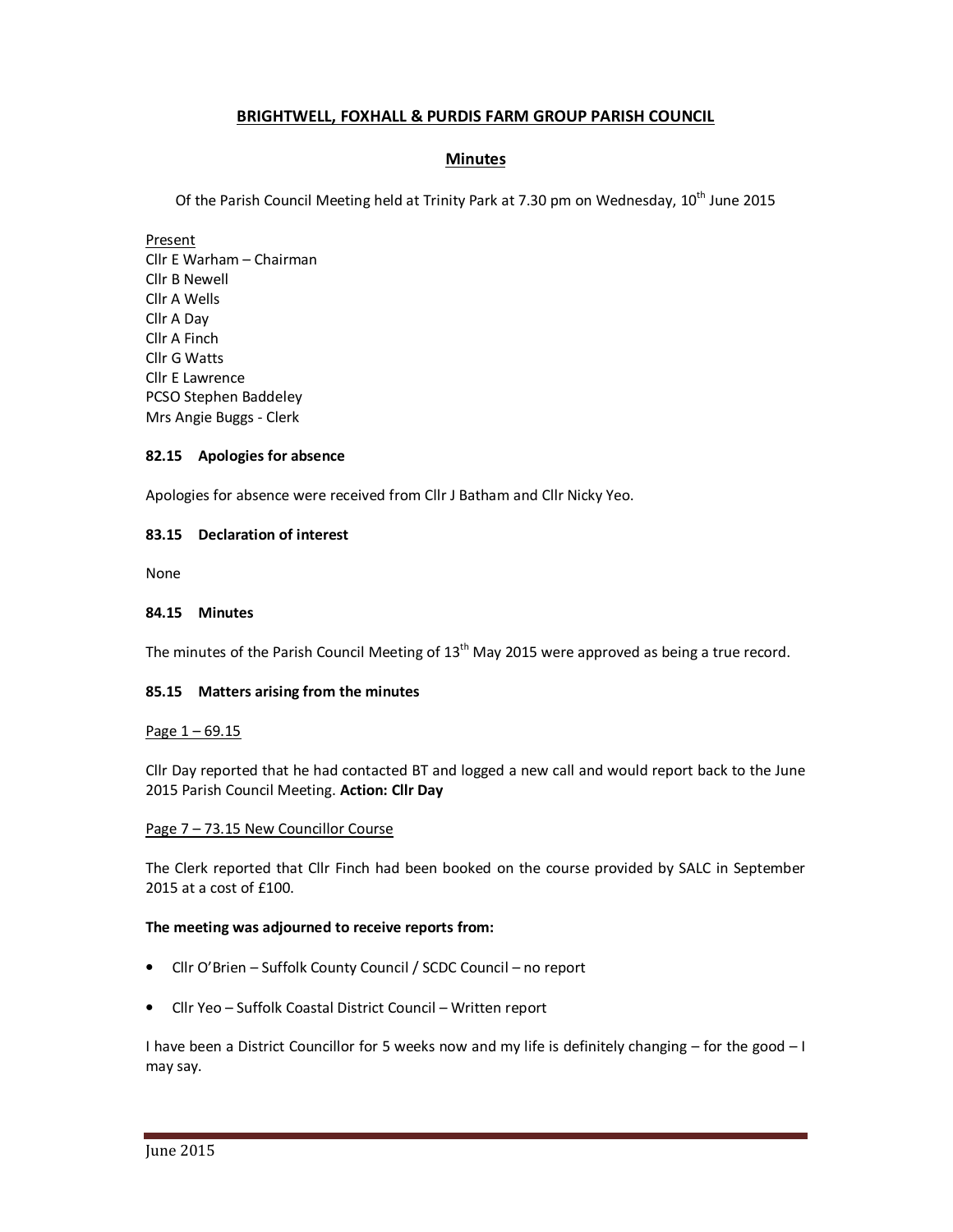There are so many training days to attend and so at the moment most of my time has been spent at Melton Hill learning the trade. It is interesting to see how well run the District Council is and how knowledgeable all the Officers are on their particular subject.

Ray Herring, the Leader of the Council has appointed me to be a member of the Licensing and Health Committee together with the Policy Development Task Group, both of which I look forward to being an integral part of the team.

I have also been made a substitute for the Joint Suffolk Police and Crime Panel and I hope that I will be able to attend some of these meetings if my colleague, Cllr Colin Hedgley is unable to attend.

As a Councillor I will be given a Community Enabling Budget which is to be shared by all the Communities in my Ward and if there is any particular project which your Parish Council feel I can help with, please do let me know.

One item which I have been learning about and which I feel I should pass on to my Parish Councillors is that the present S106 system has been replaced by a Community Infrastructure Levy and that it will be important to develop Neighbourhood Plans as these will become planning documents which will be taken into account when new planning applications come in.

I am hoping to arrange a Surgery within the next couple of months with Dr Therese Coffey MP and as soon as we have finalised the date, time and place I will notify Angie and hope to place notices in the noticeboard in Nacton, Brightwell and Purdis Farm as well as Sainsburys.

• Suffolk Police – written report

Period  $29^{th}$  April –  $31^{st}$  May 2015

| Parish                        | No. of crimes recorded | Same month last year |
|-------------------------------|------------------------|----------------------|
| Brightwell                    |                        |                      |
| Bucklesham                    |                        |                      |
| Foxhall                       |                        |                      |
| Levington                     |                        |                      |
| Nacton                        |                        |                      |
| Newbourne                     |                        |                      |
| Purdis Farm                   | 19                     | 18                   |
| Waldringfield                 |                        |                      |
| <b>Total Crime this month</b> | 30                     | 30                   |

This month's recorded crime was 30. The level of recorded crime for the same period in 2014 was also 30.

Brightwell and Bucklesham are crime free this month.

Foxhall had just 1 crime this month, a wooden bench located in Brookhill Woods was damaged.

Levington had 1 crime this month also, a van parked securely on a residential driveway was entered and items removed from inside.

Nacton also had 1 reported crime, a person received a Community Resolution for Harassment.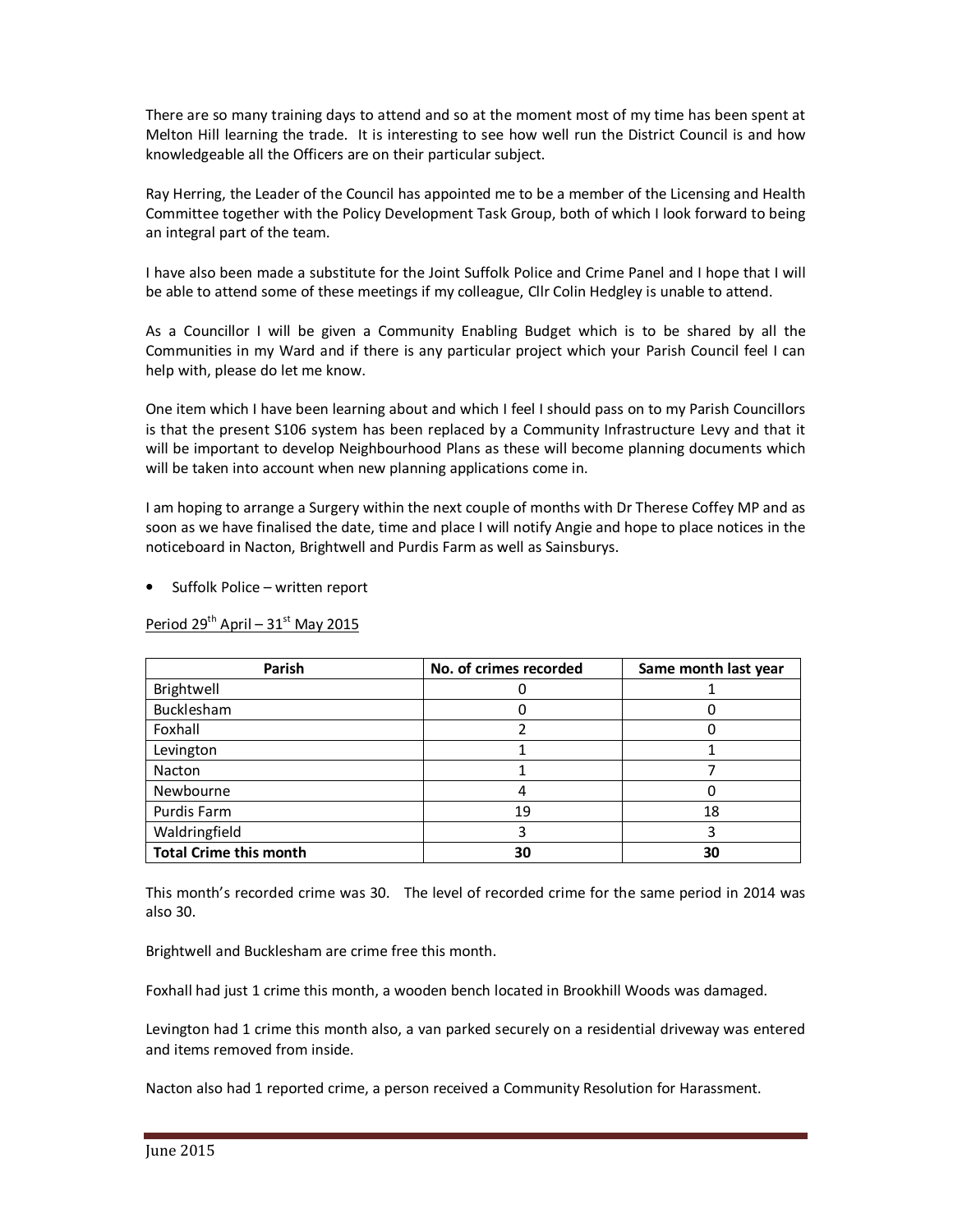Newbourne had 4 reported crimes this month. A local farm shop was broken into overnight on the 3<sup>rd</sup> May, a report of theft other was received whereby someone took 2 punnets of strawberries from a residential property but failed to put the correct monies in the honesty box, investigations are ongoing with regard to another similar theft from a farm shop, whereby people took fruit and vegetables but failed to pay the correct monies into the honesty box, suspects have been identified, and 1 person was charged with possession of a Class B drug.

Purdis Farm recorded 19 crimes this month, 12 relate to Sainsbury's or Homebase. 3 relate to the Suffolk Show. 2 wheelie bins were reported as stolen one from Woodrush Road and the other from Meadow Crescent. A rear garden was entered and a pump and filter were removed sometime between 20<sup>th</sup> April and the 16<sup>th</sup> May and 3 people are currently on police bail for Burglary.

Waldringfield had 3 reported crimes this month, the office of a local pub was entered and searched but the offenders left without taking anything when the alarm went off, a car parked securely in the sailing club car park was entered and handbags inside were taken and a wheelie bin was taken from outside a property in cliff road.

A view of crime maps and data can now be found on the Internet www.police.uk

PCSO Stephen Baddeley who was present at the meeting stated that Murrills Road priority speed monitoring had been completed. The results of the 6-7 days monitoring which had taken place had been compared with 2013 monitoring and the results indicated that the average speed of vehicles had dropped by 10%. PCSO Baddeley stated therefore there was no justification for taking any action. Cllr Warham asked whether monitoring could take place in Bucklesham Road in Foxhall. PCSO Stephen Baddeley agreed to talk to his officers regarding the speeding in this area. It was agreed that Cllr Finch should talk to Malcolm King Suffolk County Council Highways regarding erecting priority signs on the Woodhouse Lane / Straight Road crossroads Foxhall. The Clerk reported that she had spoken to Malcolm King Suffolk County Council Highways regarding the number of accidents on the Bell Lane / Foxhall Road / Monument Farm Lane crossroads. Malcolm King had advised that he was arranging for the verges to be cut back which had already taken place and that during July he would be looking at other ways of reducing the number of accidents at this spot. PCSO Baddeley agreed to monitor the situation. The Clerk was asked to write to Malcolm King regarding the number of unauthorised advertising signs on this corner. **Action: Clerk / Cllr Finch / PCSO Stephen Baddeley**

## **The meeting was re-convened.**

# **86.15 Clerk's Report**

The purpose of this report is to update members on outstanding issues, items received after the deadline for agenda items, correspondence and action taken by the Clerk.

## Donation to Brightwell Church

A request has been received from the Treasurer of Brightwell Church for a donation for the financial year 2015/2016. I have explained to the Treasurer that because the request was received too late to appear on the agenda it will form part of the agenda for discussion in July 2015.

## Request from Bucklesham Community Council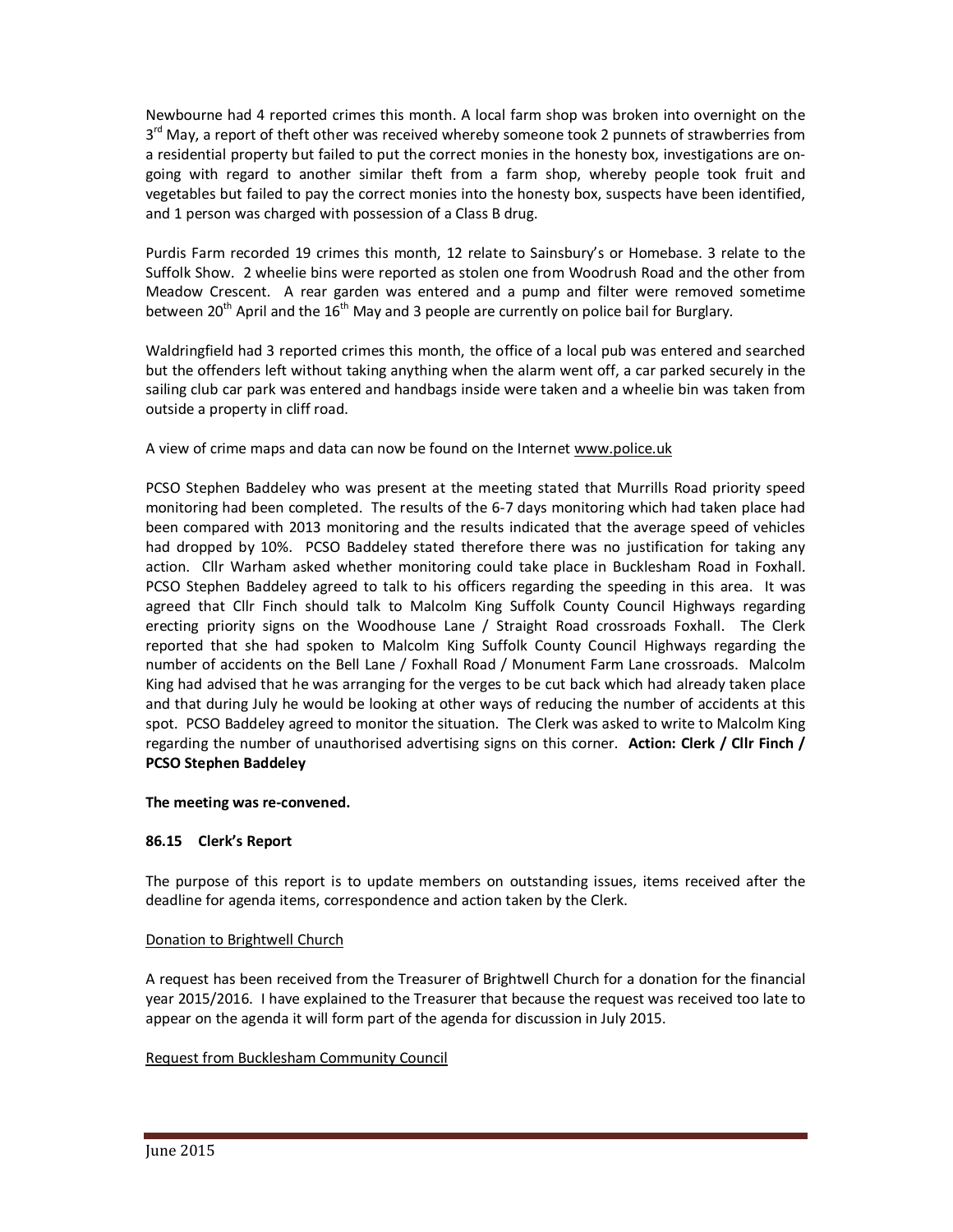An email has been received from Ruth Johnson who represents Bucklesham Community Council. Ruth is trying to access money which is in the Sports Ground Contribution pot. Apparently the money cannot be used for anything other than Outdoor Play space. There is approximately £7,000 in the pot. Suffolk Coastal District Council have advised Bucklesham that they need to get the agreement of 'Brightwell Parish Council' (Brightwell, Foxhall & Purdis Farm Group Parish Council). I have queried with Ruth why they need the agreement from Brightwell. The Outdoor Sports fund is in a pot for Bucklesham and Brightwell but I'm led to believe that the Play Area fund is just for Bucklesham. Bucklesham would like to fence the playing field, erect a notice board and carry out repairs to the play equipment which is already on the field. I received this request after the agenda had been sent out therefore I have advised Ruth that this will be an agenda item next month.

## Broadband – SALC Briefing

You will all have seen a regular trickle (and sometimes a veritable flood) of announcements about broadband improvements which are hitting many areas thanks to a Suffolk County Council initiative. However, it is important that communities know when this new infrastructure is available to them and that they understand that they do not get access automatically or for free. The infrastructure is provided and now it is down to us all to decide whether to sign up for a deal that enables our access to the faster broadband. So, look out for those announcements. Perhaps when reliable news comes through to you, you might wish to let people know through your village and town magazines and help them to understand that if they want to take advantage of the new provision, they have to contact an Internet Service Provider and pay to get connected? http://www.betterbroadbandsuffolk.com

## Sizewell C

At the community event held in Darsham on 11th March town and parish councils said that they found the opportunity for discussion particularly helpful. It was suggested that additional smaller group events should be held to help share thoughts, ideas and information ahead of EDF Energy's Stage 2 consultation.

With this in mind four events have been arranged:

| 30th June | <b>Martlesham Community Centre</b>    |
|-----------|---------------------------------------|
| 2nd July  | <b>Yoxford Village Hall</b>           |
| 14th July | Leiston Community Centre              |
| 16th July | Riverside Centre, Stratford St Andrew |

The meetings start with coffee and registration at 6.15 pm and conclude at 8.30 pm.

The events are designed to provide a forum for discussion amongst towns and parishes and with the joint local authorities about issues that are important to your communities. The meetings will be round table discussions with the opportunity to share your key areas of interest. The aim is to create a collective understanding across all towns and parishes and provide a clearer way forward as we approach Stage 2. Please do choose the venue which suits you best and book your place by emailingsizewellc@eastsuffolk.gov.uk or by telephoning Sharon Bleese on 01502 523346.

## **87.15 Planning**

Cllr Watts reported that two Planning Applications had been received since the last meeting.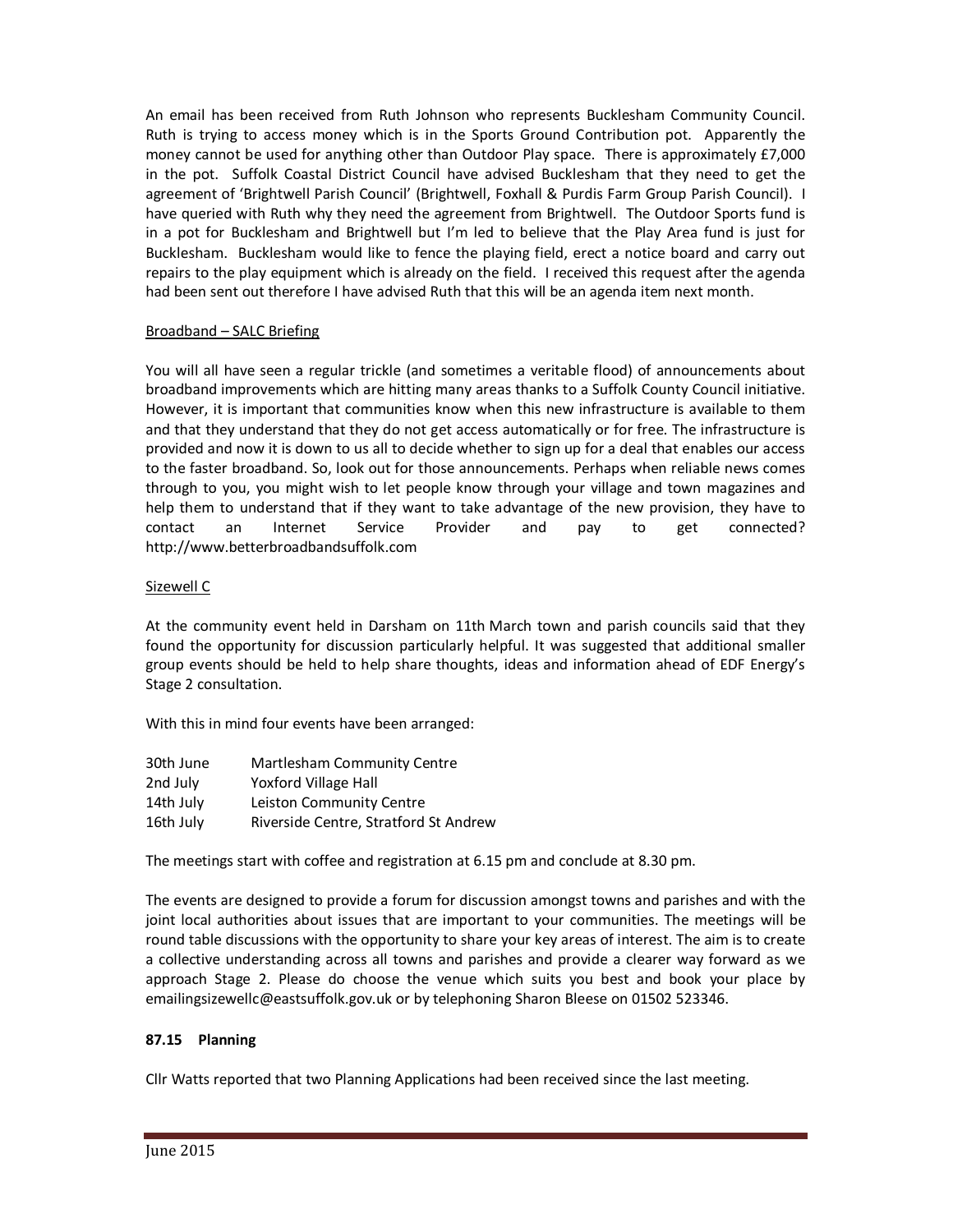DC/15/2017 Greenbank Purdis Avenue Purdis Farm – Two storey front extension and first floor extension to existing bungalow – PC Comment – No objection.

DC/15/2107/FUL Sinks Gravel Pit Main Road Kesgrave – Erection of new headquarters building for vehicular hire operator comprising workshop, offices, associated parking, etc. – in the process of circulation.

Councillors stated that DC/15/2107/FUL was a Planning Application relating to the parish of Kesgrave. Following discussion it was agreed that the Cllr Watts, the Planning Chairman, would consider the application and if he felt appropriate would make any comments. **Action: Cllr Watts / Clerk** 

## **88.15 Speeding / Community Speed Watch**

The Clerk reported that an email has been sent to Pc Paul Smith regarding the costs of providing a Community Speed Watch but no reply had been received. It was agreed that this item should be placed on the next agenda. **Action: Clerk** 

### **89.15 Finance**

Income None

#### Expenditure A J Buggs Salary and Expenses May 2015 **EXPENSION CONSTRUSTED ASSESSED** F281.87

Cllr Warham proposed, seconded Cllr Newell that the above expenditure is approved – all in favour. **Action: Clerk** 

## **90.15 Correspondence**

- a. Invitation to World of Planning Sessions organised by Suffolk Coastal District Council in July 2015. It was agreed that Cllr Watts and Cllr Warham would attend on Thursday,  $2<sup>nd</sup>$  July at SCDC Council Chamber Melton. **Action: Clerk / Cllr Warham / Cllr Watts**
- b. Email from Suffolk Coastal District Council advising that in accordance with Regulation 25 of the Community Infrastructure Levy Regulations 2010 (as amended), Suffolk Coastal District Council adopted the Charging Schedule on Thursday,  $28<sup>th</sup>$  May 2015 and has resolved to bring these changes into effect on Monday,  $13<sup>th</sup>$  May 2015.
- c. East Anglia Three Offshore Windfarm Consultation  $19^{th}$  June  $23^{rd}$  July 2015. The updated Statement of Community Consultation (SoCC) will be available for inspection at the following libraries and the East Anglia Three website.

 Ipswich County Library, Lowestoft Library, Woodbridge Library, Hadleigh Library and Felixstowe Library.

### **91.15 Meetings attended by councillors / clerk**

None